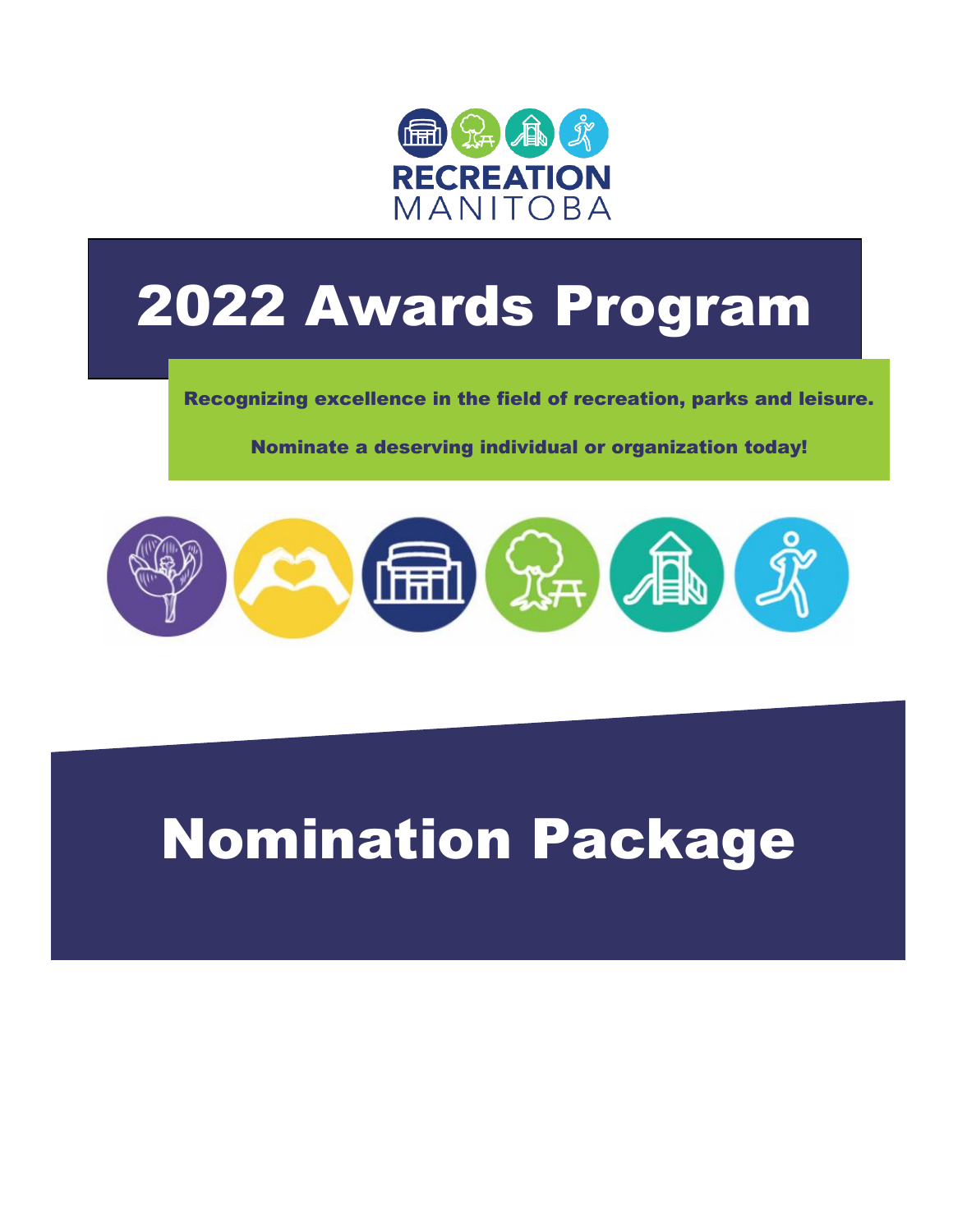Each year, Recreation Manitoba's (Rec MB) Awards and Recognition Program pays tribute to those individuals and organizations who through their efforts and skills, make an outstanding contribution towards the advancement of recreation, parks and leisure in Manitoba. The annual presentation of these awards reflects Recreation Manitoba's commitment to celebrate and publicly recognize individuals, groups, and organizations who have inspired us and earned our respect.

The awards will be presented in conjunction with the Annual Recreation Provincial Conference.

# **AWARD CATEGORIES**



The **Prairie Crocus Award** is the most prestigious award presented by Recreation Manitoba and honours a professional who has made a significant contribution to recreation, therapeutic recreation, parks and/or leisure services within the Province of Manitoba.

#### **A nominee for this award:**

- must be a member in good standing with Recreation Manitoba
- will have worked in the profession a minimum of five (5) years
- have promoted and advanced the values and benefits of recreation, therapeutic recreation, parks and/or leisure
- by their actions, have had a positive impact on the community they serve
- have contributed to the profession through active participation on committees, special initiatives and /or projects with local, regional, and/or national associations



#### **THERAPEUTIC RECREATION AWARD OF EXCELLENCE**

**Therapeutic Recreation Award of Excellence** recognizes and honours a therapeutic recreation professional who has made a significant contribution in the field of Therapeutic Recreation within the Province of Manitoba.

#### **A nominee for this award will:**

- Have through their actions, enhanced the quality of life of their community through therapeutic recreation, leisure services and programs
- Have demonstrated innovation, resourcefulness and leadership as a therapeutic recreation professional
- Have initiated a therapeutic recreation program, service and/or process in their group/organization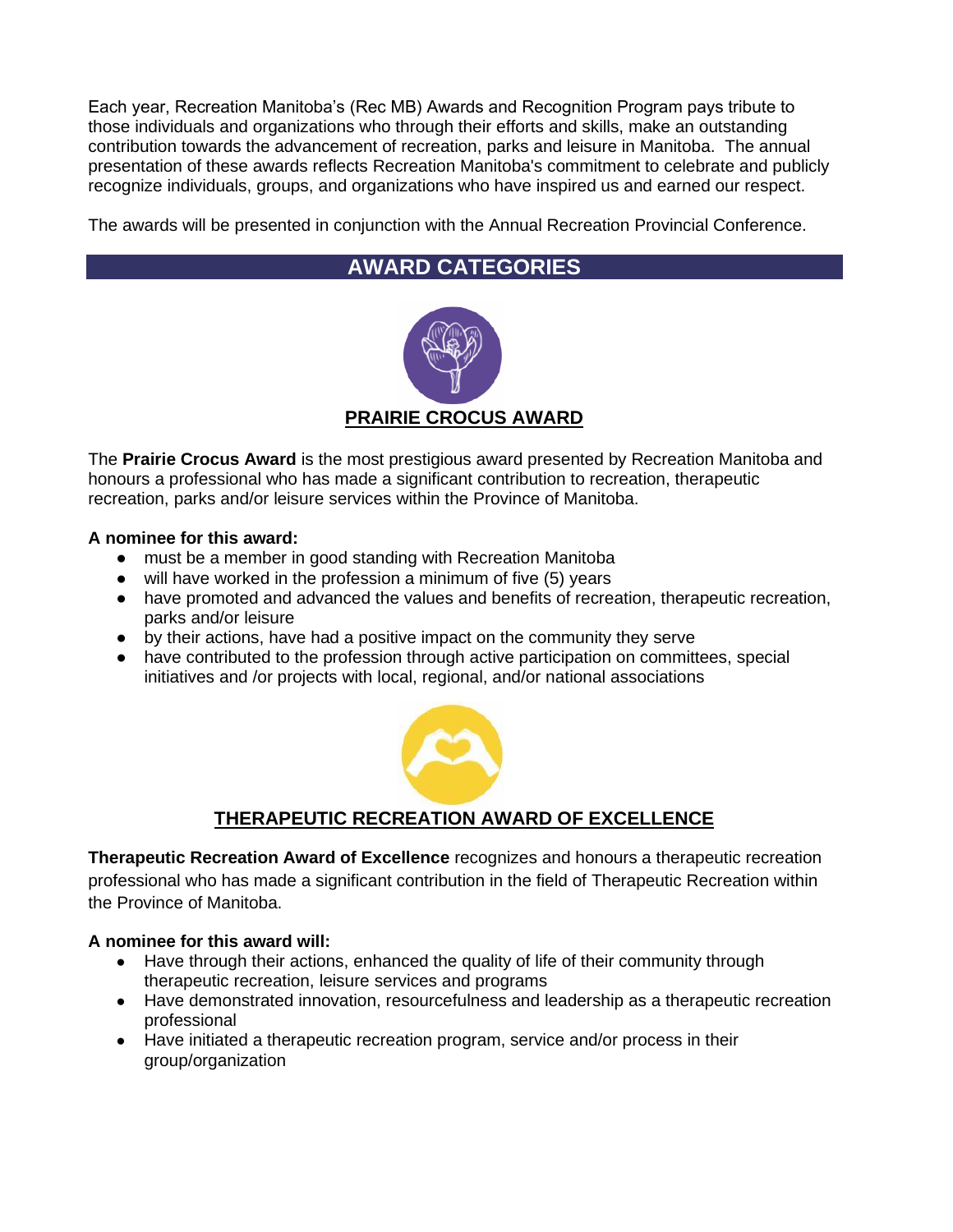#### **PILLAR AWARDS**



This award recognizes a recreation facility, individual or group in Manitoba that demonstrates outstanding or unique innovations in providing places to gather, play and connect. Nominees have the capacity and passion to operate facilities and spaces, according to best practices and trends in the industry.

\*Facilities, spaces, and individuals that contributed to facility and recreation space management are eligible for this award.

#### **Nominees in this category demonstrate:**

- best leadership practices in places and spaces where recreation and leisure occur.
- encourages a place to gather, play and connect.
- encourage safe, accessible and inclusive facilities and/or spaces.
- have been instrumental in implementing innovative initiatives and efforts to create, improve or enhance a recreation facility and/or space.



Parks, trails and natural spaces are enriching spaces for recreation resulting in both environmental and human benefits. This award recognizes the passion and achievements of individuals, groups and organizations that steward recreational, natural, and green spaces that enhance community quality of life.

\*Individuals, groups and organizations, and outdoor destinations are eligible for this award.

#### **Nominees in this category demonstrate:**

- best leadership practices in green practices and climate change initiatives
- active steward for green spaces and nature
- share knowledge of new spaces
- encourage exploration of natural built environments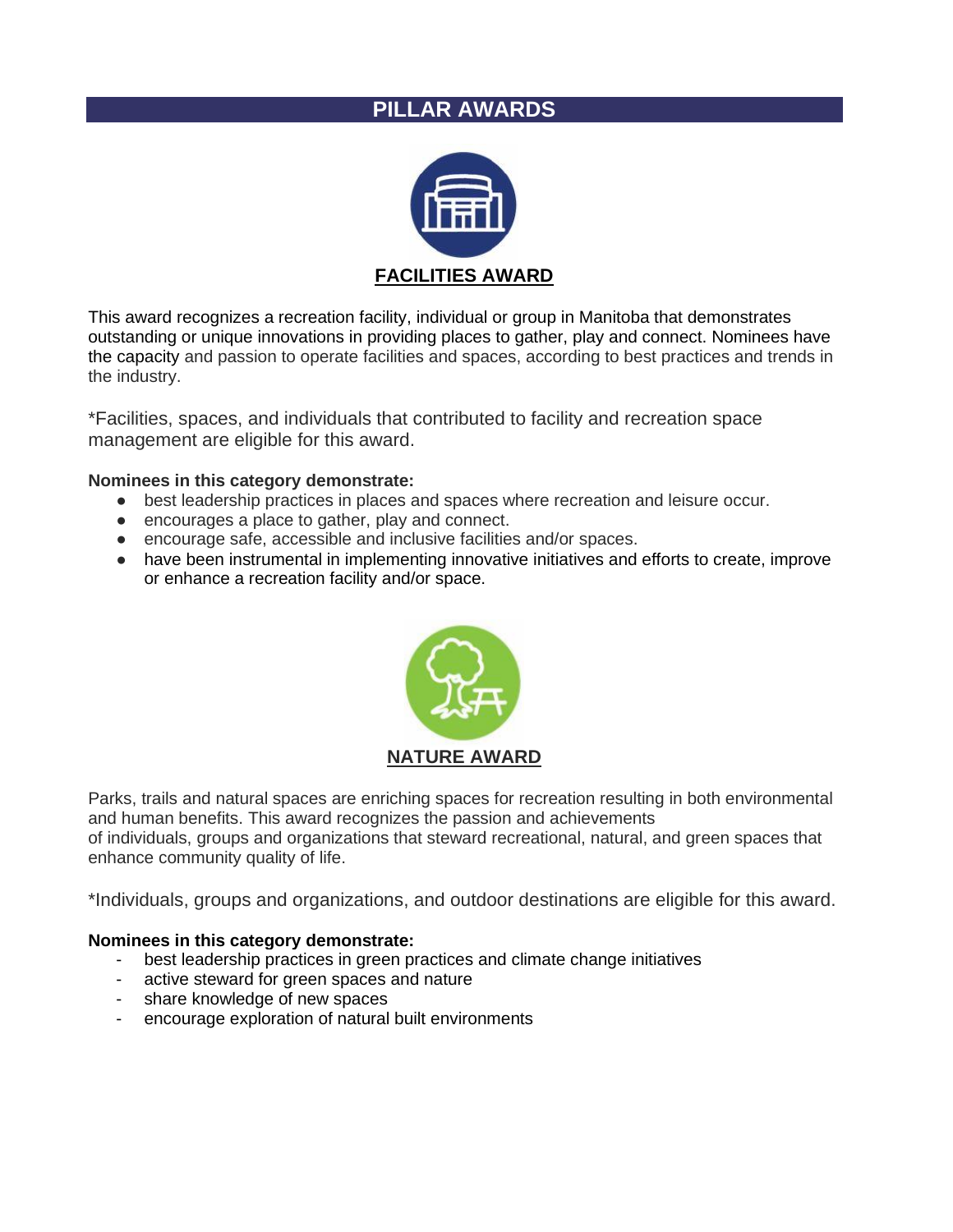![](_page_3_Picture_0.jpeg)

Recreation is a human experience. Communities and people will flourish when brought together through recreation programming, services and events. This award recognizes the efforts and dedication of individuals, or groups, who lead and advocate for the many benefits of the field.

\*Individuals, including students, teams or groups are eligible for this award.

#### **Nominees in this category demonstrate:**

- leadership in the parks or recreation field, in developing programs, events, partnerships or organizations to the communities and individuals they serve
- mentorship and role modelling to others, professionally or through personal leisure activities
- enthusiasm for recreation and leisure, personally and professionally
- positive attitude for learning and building capacity

![](_page_3_Picture_8.jpeg)

The health and wellbeing of communities are enhanced through recreation and parks. This award recognizes nominees that have gone above and beyond to increase opportunities for their community to benefit mentally, physically and socially.

\*Facilities, individuals, groups or organizations are eligible for this award.

#### **Nominees in this category demonstrate:**

- exceptional efforts to increase wellness through recreation to those they serve
- awareness of innovative trends and initiatives that increase engagement in community health and positive wellbeing. For example improving process/policy development, innovative initiatives, program implementation, infrastructure enhancements, etc.
- advocacy for the field of recreation and its benefits for all
- positive community leadership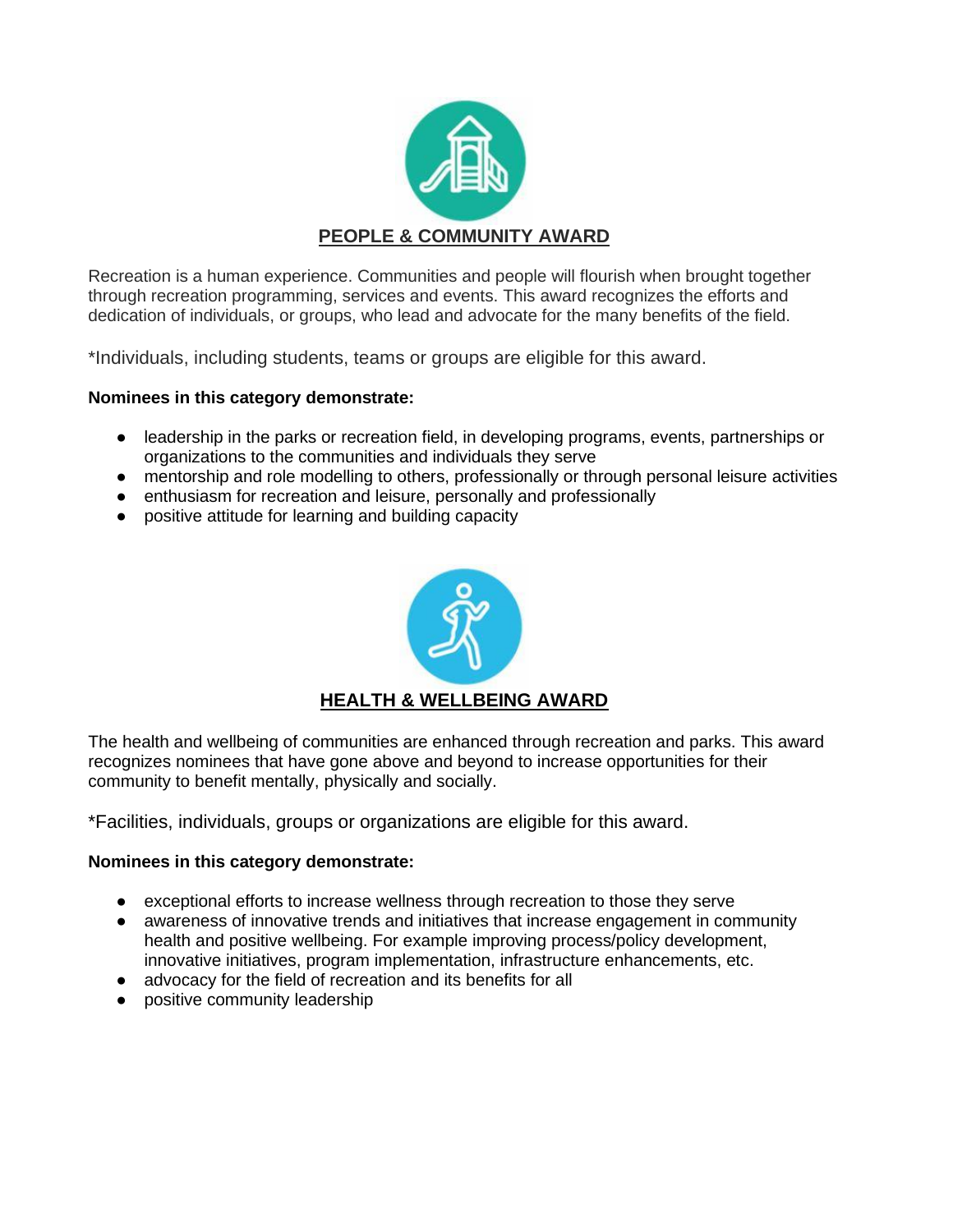### **NOMINATION CRITERIA AND GUIDELINES**

Nominations will be evaluated only on the merit of the submission received. As a nominator, it is your responsibility to reflect the achievements of the nominee to the selection committee, to draw out their exceptional nature.

Recipients will be chosen in each category by the Selection Committee. The decisions of the Selection Committee are final. The recipient of an award will be notified in advance. The Selection Committee reserves the right to move a nomination to another category, or the right to withhold an award.

#### **Nomination Criteria:**

- Must be a resident of Manitoba
- Any individual (member or non-member), group or organization may be nominators and nominees.
- The Prairie Crocus Award is the only award that requires the nominee to be a member in good standing of Recreation Manitoba.

#### **Nomination Submission Requirements:**

- Fill out the Nomination Form in full (see attached)
- Submit a minimum of one (1) letter of support
	- $\circ$  Letter of support is your opportunity to provide specific information not otherwise contained in the statement of nomination
	- $\circ$  Have supporters cover specific points raised in the statement of nomination but target different qualities you wish to highlight

Note: For the Pillar awards, the nomination may be considered for another category.

Completed nomination form and supporting material must be received **no later than Friday, February 25, 2022.** Any questions regarding the nomination form, please email [info@recreationmb.ca](mailto:info@recreationmb.ca)

Please email a completed application package, in confidence, to Shane Ray, Executive Director, [sray@recreationmb.ca](mailto:sray@recreationmb.ca) or mail completed nomination package to:

Recreation Manitoba Attn: Selection Committee – Awards Program Room 103 – 145 Pacific Avenue Winnipeg, Manitoba R3B 2Z6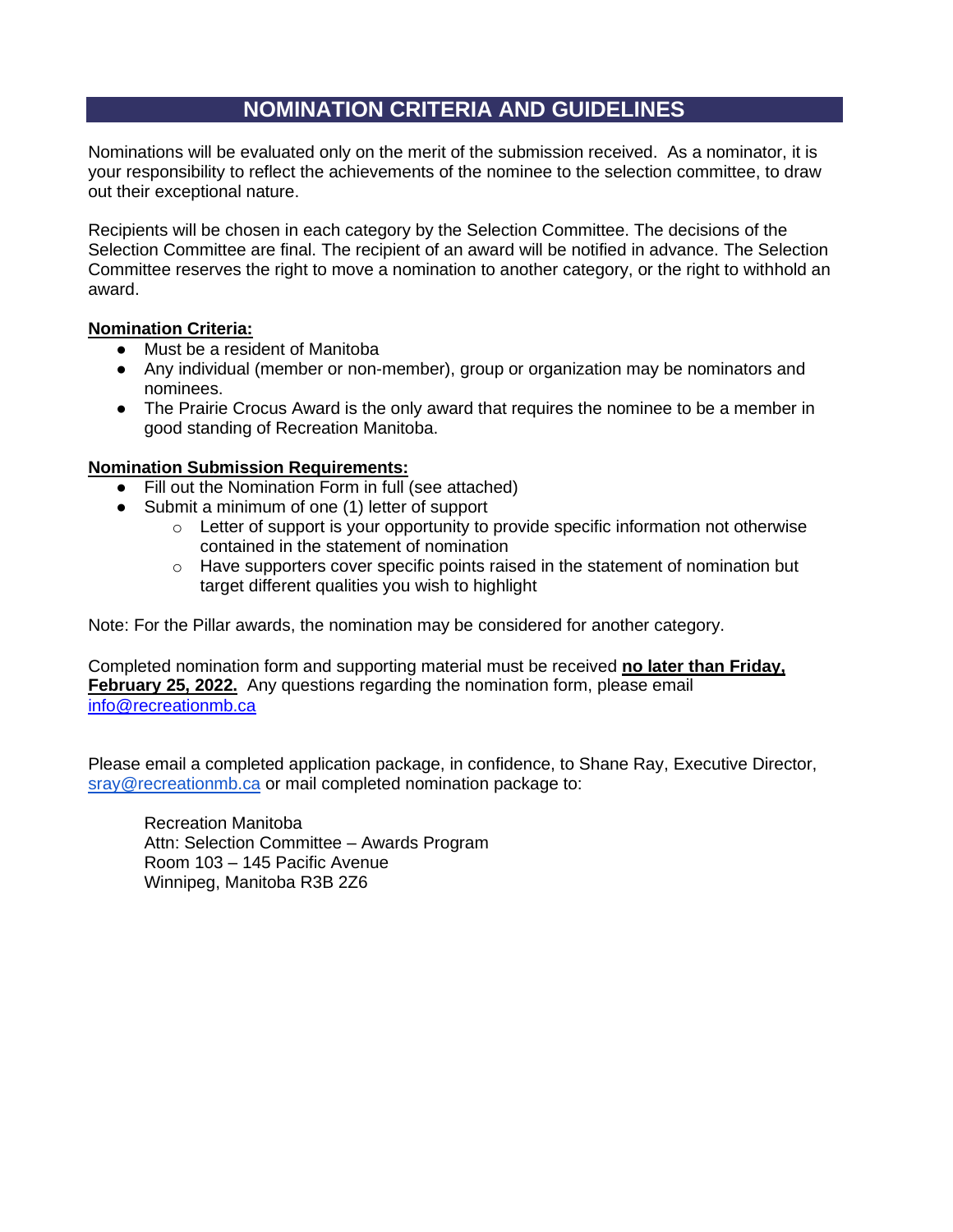![](_page_5_Picture_0.jpeg)

# **NOMINATION FORM**

**Please select award category** (please √ check one):

| <b>Prairie Crocus Award</b><br><b>Therapeutic Recreation Award of Excellence</b><br><b>Facilities Award</b><br><b>Nature Award</b><br><b>Health &amp; Wellbeing Award</b><br><b>People &amp; Community Award</b>                            |                                                                                                               |
|---------------------------------------------------------------------------------------------------------------------------------------------------------------------------------------------------------------------------------------------|---------------------------------------------------------------------------------------------------------------|
| Please print clearly or type:                                                                                                                                                                                                               |                                                                                                               |
| <b>NOMINEE INFORMATION</b>                                                                                                                                                                                                                  |                                                                                                               |
|                                                                                                                                                                                                                                             |                                                                                                               |
|                                                                                                                                                                                                                                             |                                                                                                               |
|                                                                                                                                                                                                                                             |                                                                                                               |
|                                                                                                                                                                                                                                             |                                                                                                               |
|                                                                                                                                                                                                                                             | Telephone: (home) _____________________   (work) _____________________                                        |
|                                                                                                                                                                                                                                             |                                                                                                               |
| <b>NOMINATOR</b><br>Full Name:                                                                                                                                                                                                              |                                                                                                               |
|                                                                                                                                                                                                                                             |                                                                                                               |
|                                                                                                                                                                                                                                             |                                                                                                               |
|                                                                                                                                                                                                                                             | Telephone: (home) _____________________   (work) _____________________                                        |
| entirety.<br>Nominator's Signature: example and the state of the state of the state of the state of the state of the state of the state of the state of the state of the state of the state of the state of the state of the state of the s | I have read the information in this nomination and as the nominator, certify it to be true and correct in its |
|                                                                                                                                                                                                                                             | Completed nomination form and supporting material must be received by Friday, February 25, 2022.              |
| sray@recreationmb.ca or mail completed nomination package to:                                                                                                                                                                               | Please email a completed application package, in confidence, to Shane Ray, Executive Director,                |
| <b>Recreation Manitoba</b><br>Attn: Selection Committee - Awards Program<br>Room 103 - 145 Pacific Avenue                                                                                                                                   |                                                                                                               |

Winnipeg, Manitoba R3B 2Z6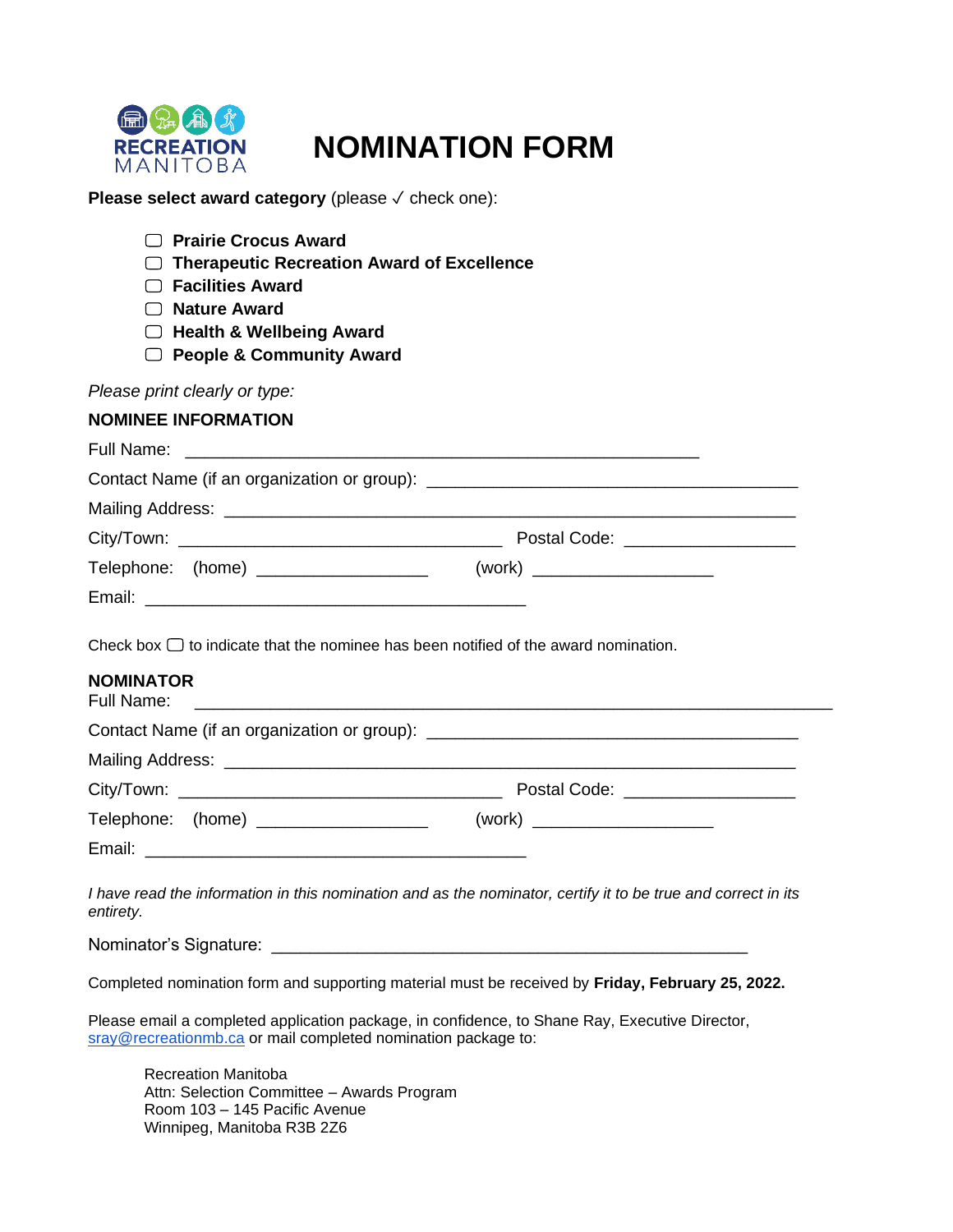# **PRAIRIE CROCUS AWARD NOMINATION FORM**

Provide a biographical statement of the nominee (3-4 sentences that represents a presentation bio)

What are the nominee's unique and outstanding achievements?

How has the nominee contributed to advancing the recreation, therapeutic recreation, parks and/or leisure profession?

How has this nominee contributed as a role model for others in the profession?

How has this nominee made a positive impact in their community?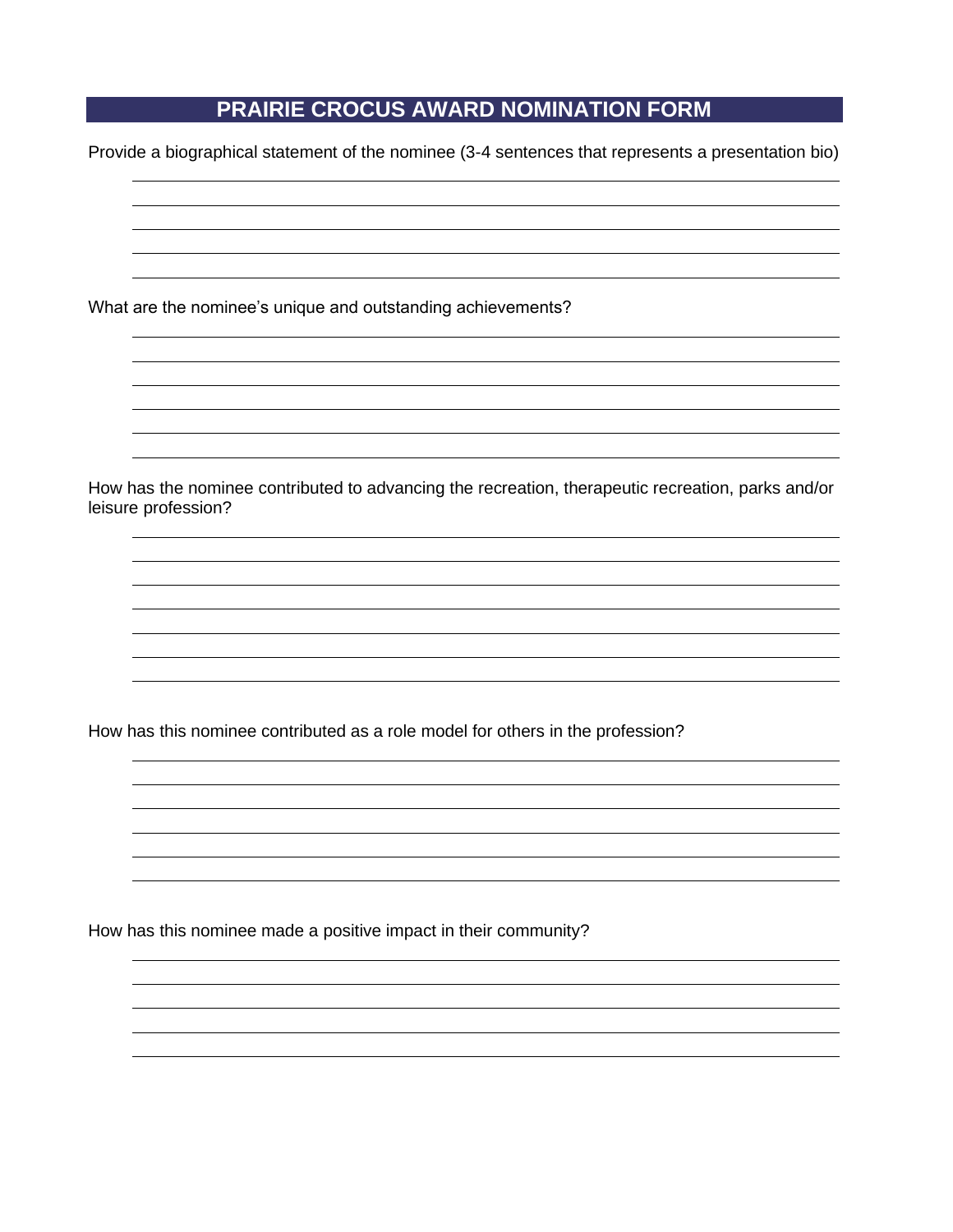# **THERAPEUTIC RECREATION AWARD OF EXCELLENCE NOMINATION FORM**

Provide a biographical statement of the nominee (3-4 sentences that represents a presentation bio)

What are the nominee's unique and outstanding achievements?

What are the significant and sustainable contributions made by the nominee?

How has the nominee contributed to advancing the therapeutic recreation sector?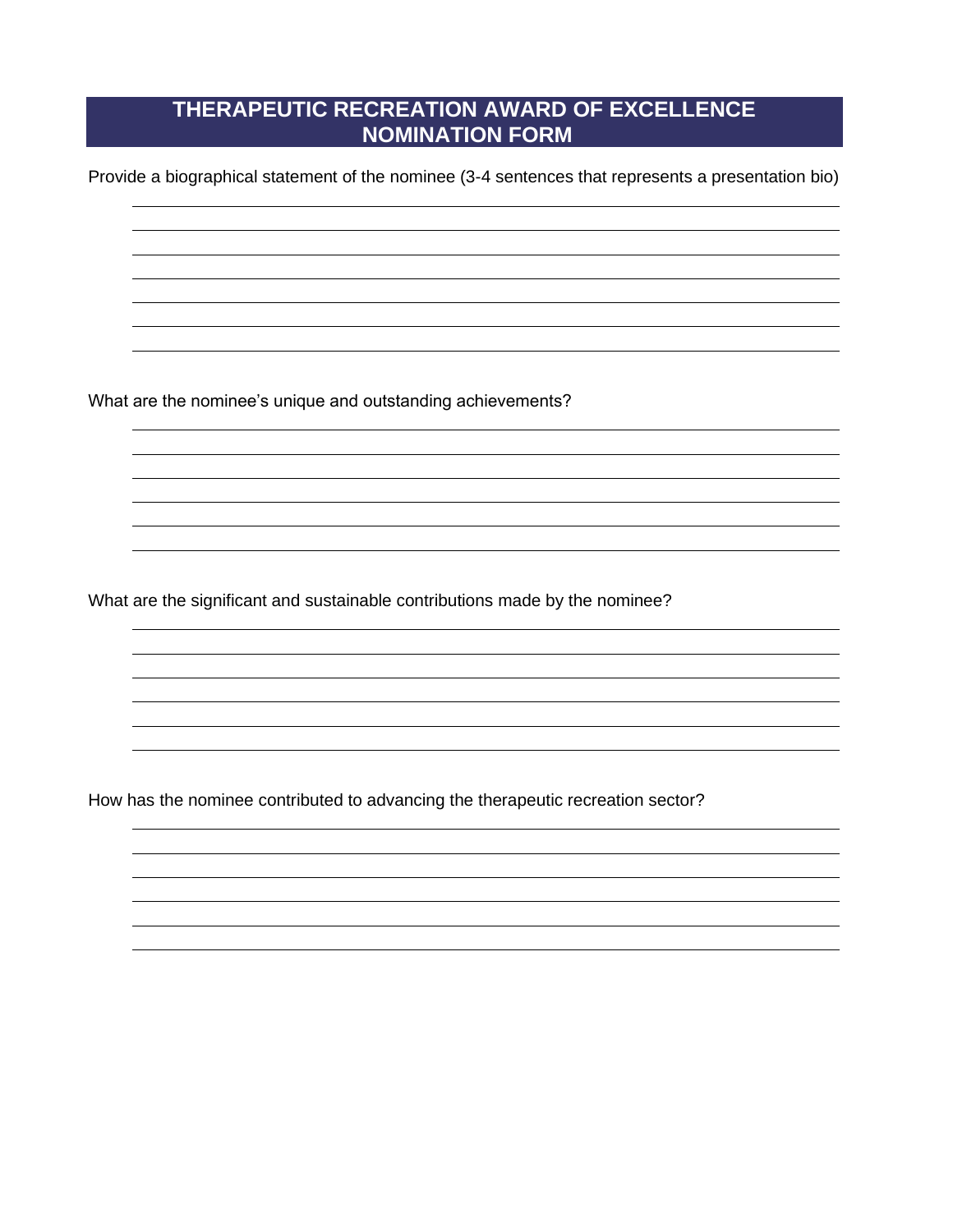## **FACILITIES AWARD NOMINATION FORM**

Provide a biographical statement of the nominee (3-4 sentences that represents a presentation bio)

What are the nominee's unique and outstanding achievements as it relates to a recreation facility and/or space?

How does this person, facility and/or space enhance recreation and leisure opportunities for those in the community?

If an individual, how does the nominee demonstrate exceptional efforts to enhance or improve recreation facilities and spaces to those they serve.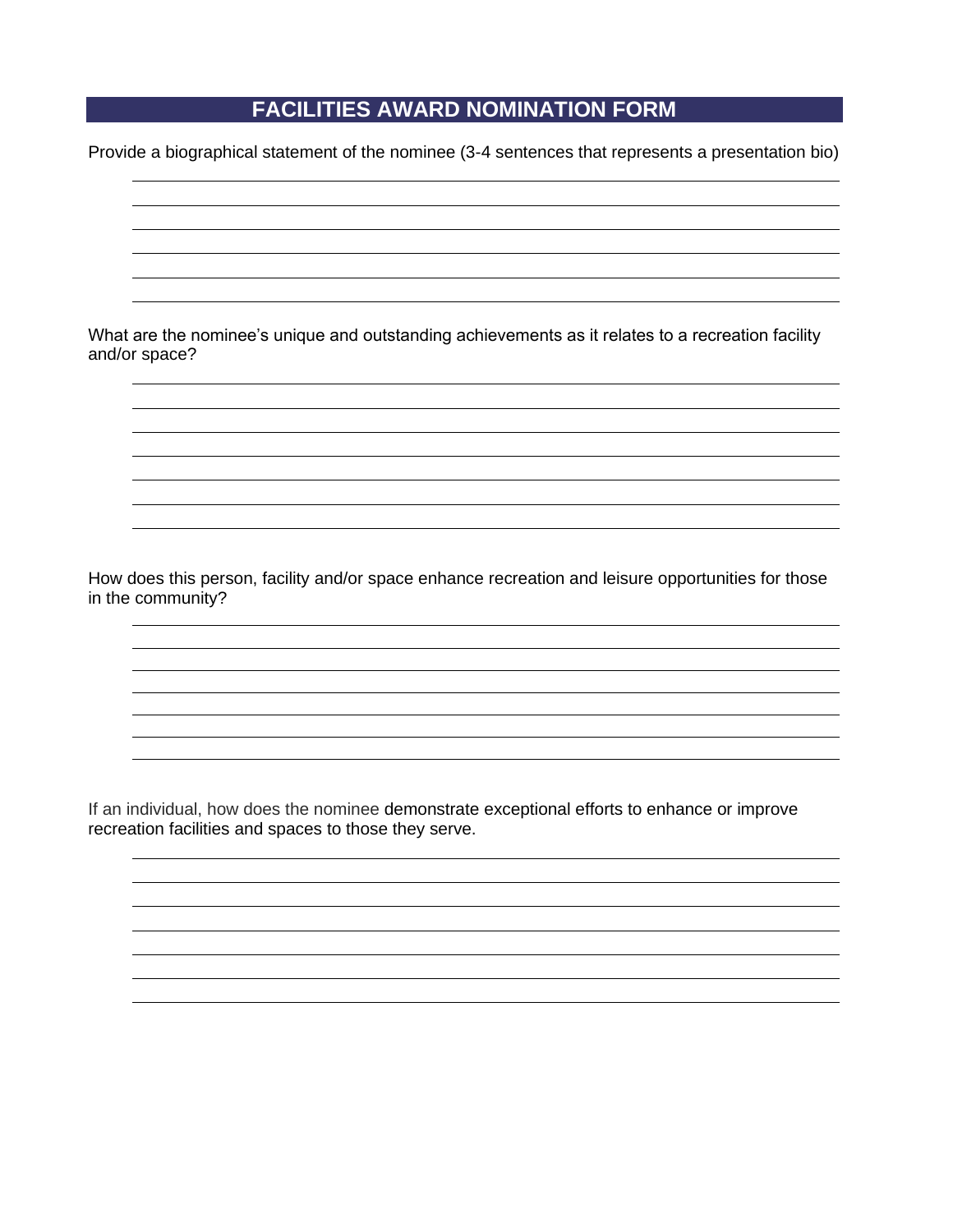### **NATURE AWARD NOMINATION FORM**

Provide a biographical statement of the nominee (3-4 sentences that represents a presentation bio)

If it is a space, please describe the outdoor spaces – park, trails, green spaces, that is being nominated – what type of recreations happen in the space.

How does the nominee benefit those who interact with them?

What characteristics of the nominee provide best practices for the sector?

If a person, how does this nominee's behaviour contribute to the development of the recreation and parks sector?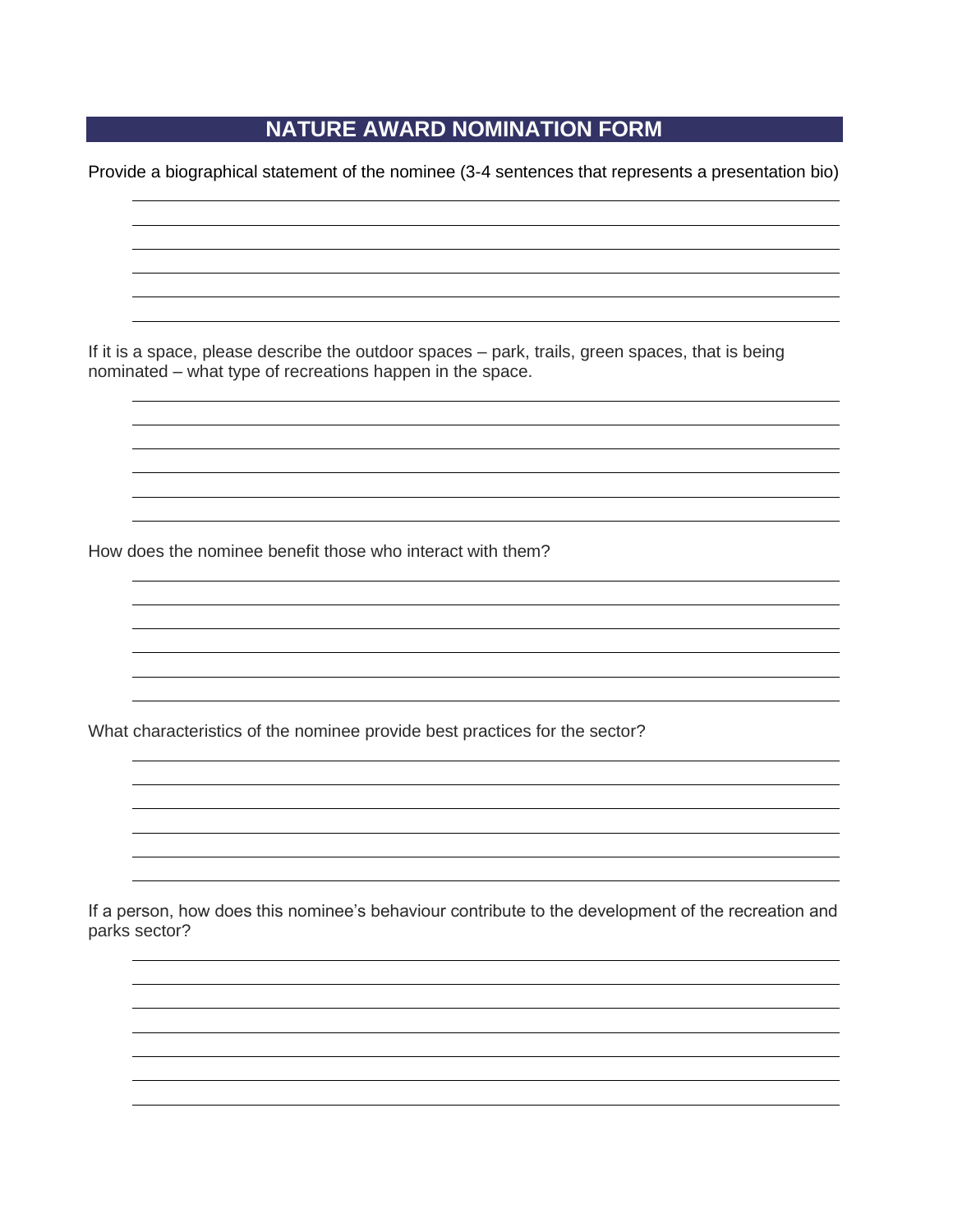# **PEOPLE & COMMUNITY AWARD NOMINATION FORM**

Provide a biographical statement of the nominee (3-4 sentences that represents a presentation bio)

What are the nominee's characteristics of leadership in the community?

Describe the nominee's impact on people, teams or groups within their community.

How does this nominee's behaviour contribute to the development of the recreation and parks sector?